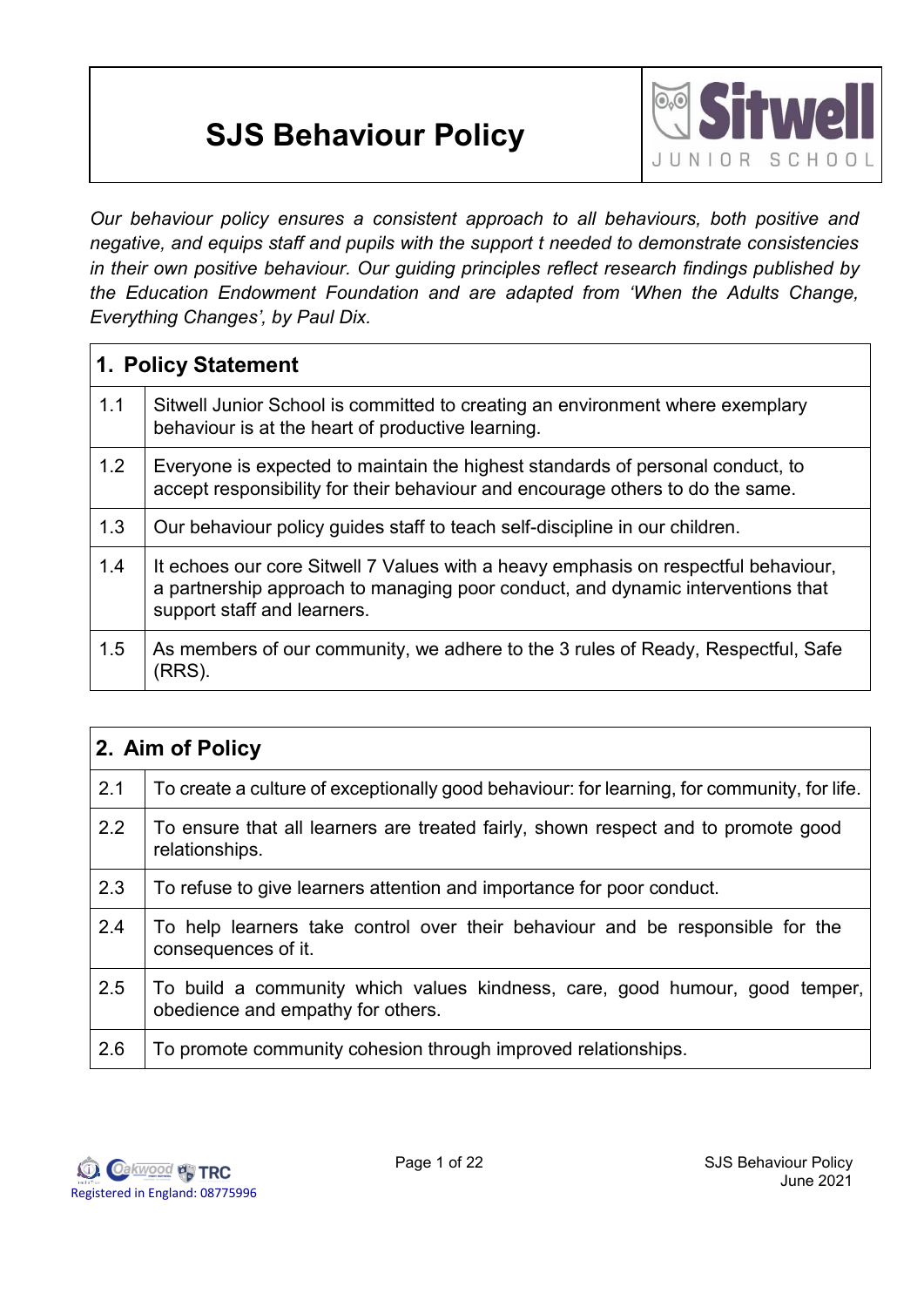| 3. Purpose of the Policy |       |                                                                                             |
|--------------------------|-------|---------------------------------------------------------------------------------------------|
| 3.1                      |       | To create a culture of exceptionally good behaviour: for learning, for community, for life. |
|                          | 3.1.1 | Recognise behavioural norms                                                                 |
|                          | 3.1.2 | Positively reinforces behavioural norms                                                     |
|                          | 3.1.3 | Promote self-esteem and self-discipline                                                     |
|                          | 3.1.4 | Teach appropriate behaviour through positive interventions                                  |

|     | 4. A Consistent Approach                                                                                                                                                                                                                                                                                                                                                                                          |                                                                                                                      |
|-----|-------------------------------------------------------------------------------------------------------------------------------------------------------------------------------------------------------------------------------------------------------------------------------------------------------------------------------------------------------------------------------------------------------------------|----------------------------------------------------------------------------------------------------------------------|
| 4.1 | Consistency lies in the behaviour of adults and not simply in the application of<br>procedure. At Sitwell Junior School, every member of staff will model consistency<br>through every interaction on behaviour (See Additional Guidance for Staff). Where<br>learners feel treated as individuals, they respect adults and accept their authority. As<br>such, adults will consistently adhere to the following: |                                                                                                                      |
| 4.2 | All Staff:                                                                                                                                                                                                                                                                                                                                                                                                        |                                                                                                                      |
|     | 4.2.1                                                                                                                                                                                                                                                                                                                                                                                                             | Meet and greet at the door (at the beginning of both morning and<br>afternoon learning time)                         |
|     | 4.2.2                                                                                                                                                                                                                                                                                                                                                                                                             | Refer to 'Ready, Respectful, Safe'                                                                                   |
|     | 4.2.3                                                                                                                                                                                                                                                                                                                                                                                                             | Model positive behaviours and build relationships                                                                    |
|     | 4.2.4                                                                                                                                                                                                                                                                                                                                                                                                             | Use positive rewards e.g. praise, conversations with parents, Smiles and<br>Prefect Responsibilities (See section 5) |
|     | 4.2.5                                                                                                                                                                                                                                                                                                                                                                                                             | Follow up every time, retain ownership and engage in reflective dialogue<br>with learners                            |
|     | 4.2.6                                                                                                                                                                                                                                                                                                                                                                                                             | Never ignore or walk past learners who are behaving badly                                                            |
| 4.3 | Middle Leaders:<br>Are not expected to deal with behaviour referrals in isolation, but stand alongside<br>colleagues to support, guide, model and show a unified consistent approach to<br>learners.                                                                                                                                                                                                              |                                                                                                                      |
|     | 4.3.1                                                                                                                                                                                                                                                                                                                                                                                                             | Meet and greet learners                                                                                              |

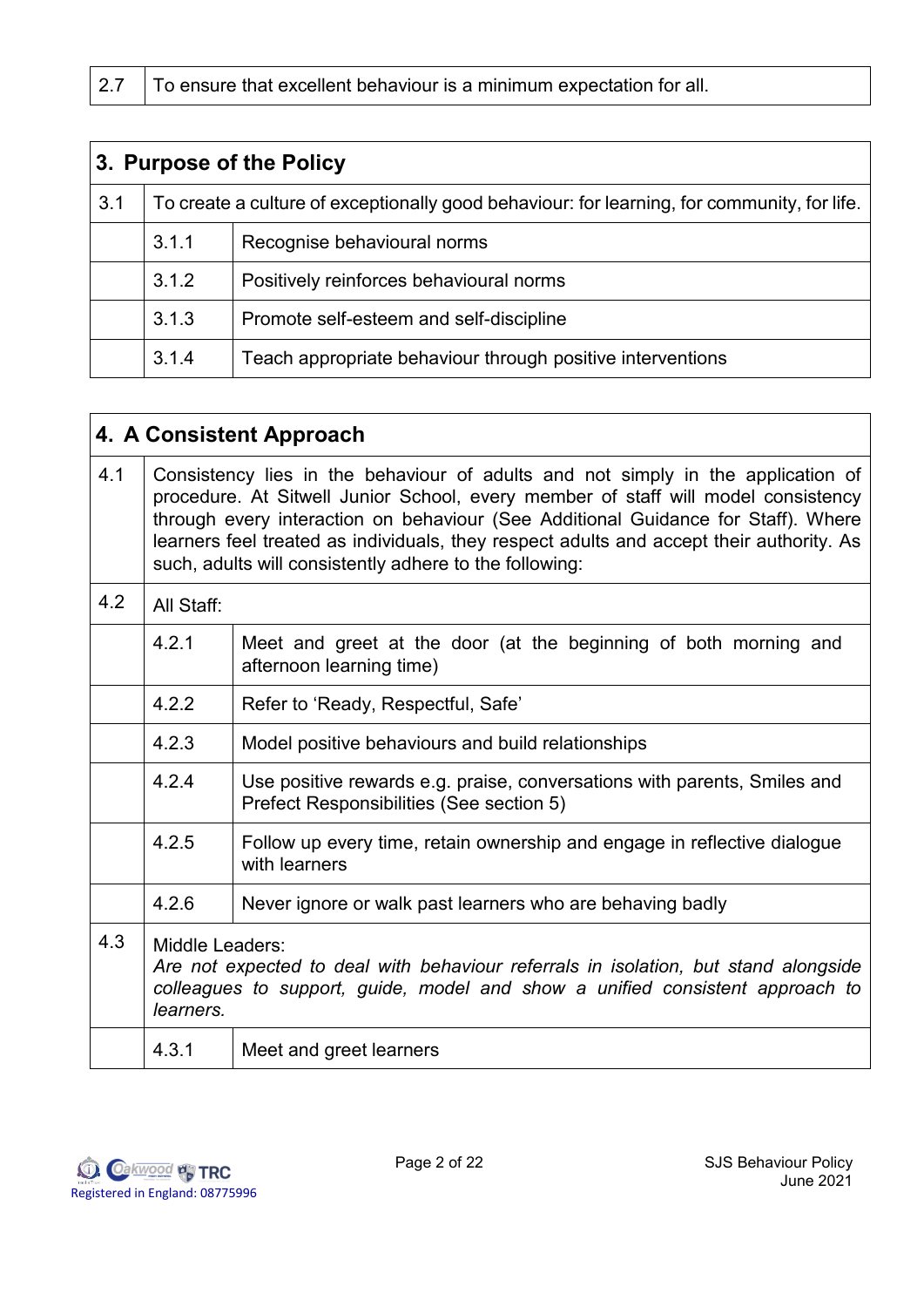|     | 4.3.2           | Regularly celebrate staff and learners whose efforts go above and beyond<br>expectations                                                                                      |
|-----|-----------------|-------------------------------------------------------------------------------------------------------------------------------------------------------------------------------|
|     | 4.3.3           | Encourage the use of positive rewards e.g. praise, conversations with<br>parents, Smiles and Prefect Responsibilities (See section 5)                                         |
|     | 4.3.4           | Ensure staff training needs are identified and targeted                                                                                                                       |
| 4.4 | Senior Leaders: | Are not expected to deal with behaviour referrals in isolation, but stand alongside<br>colleagues to support, guide, model and show a unified consistent approach to learners |
|     | 4.4.1           | Meet and greet learners                                                                                                                                                       |
|     | 4.4.2           | Be a visible presence around the school                                                                                                                                       |
|     | 4.4.3           | Celebrate staff, leaders and learners whose effort goes above and beyond<br>expectations                                                                                      |
|     | 4.4.4           | Regularly share good practice                                                                                                                                                 |
|     | 4.4.5           | Support middle leaders in managing learners with more complex or<br>challenging negative behaviours                                                                           |
|     | 4.4.6           | Regularly review provision for learners who fall beyond the range of written<br>policies                                                                                      |

|     | 5. Recognition and Reward for Effort                                                                                                                                                                                                                                           |  |
|-----|--------------------------------------------------------------------------------------------------------------------------------------------------------------------------------------------------------------------------------------------------------------------------------|--|
| 5.1 | We recognise and reward learners who go 'over and above' our standards. Although<br>there are tiered awards (e.g. Smiles, Prefect Responsibilities), our staff understand that<br>a quiet word of personal praise can be as effective as a larger, more public, reward.        |  |
| 5.2 | The use of praise in developing a positive atmosphere in the classroom cannot be<br>underestimated. It is the key to developing positive relationships, including with those<br>learners that are hardest to reach.                                                            |  |
| 5.3 | Our reward system for Y3-5 is based on 'Smiles' which are collected and exchanged<br>for prizes and certificates. These are awarded to children going over and above in<br>relation to the 'Ready, Respect, Safe' rules in line with the Sitwell 7 Values. (See<br>Appendix 1) |  |
| 5.4 | In Year 6 a Prefect Responsibilities reward system will be introduced, which<br>encourages the children to be responsible citizens of the school community and<br>prepares them for life beyond Sitwell. (See Appendix 2)                                                      |  |
| 5.5 | As well as 'Smiles' and 'Prefect Responsibilities' other rewards include:                                                                                                                                                                                                      |  |

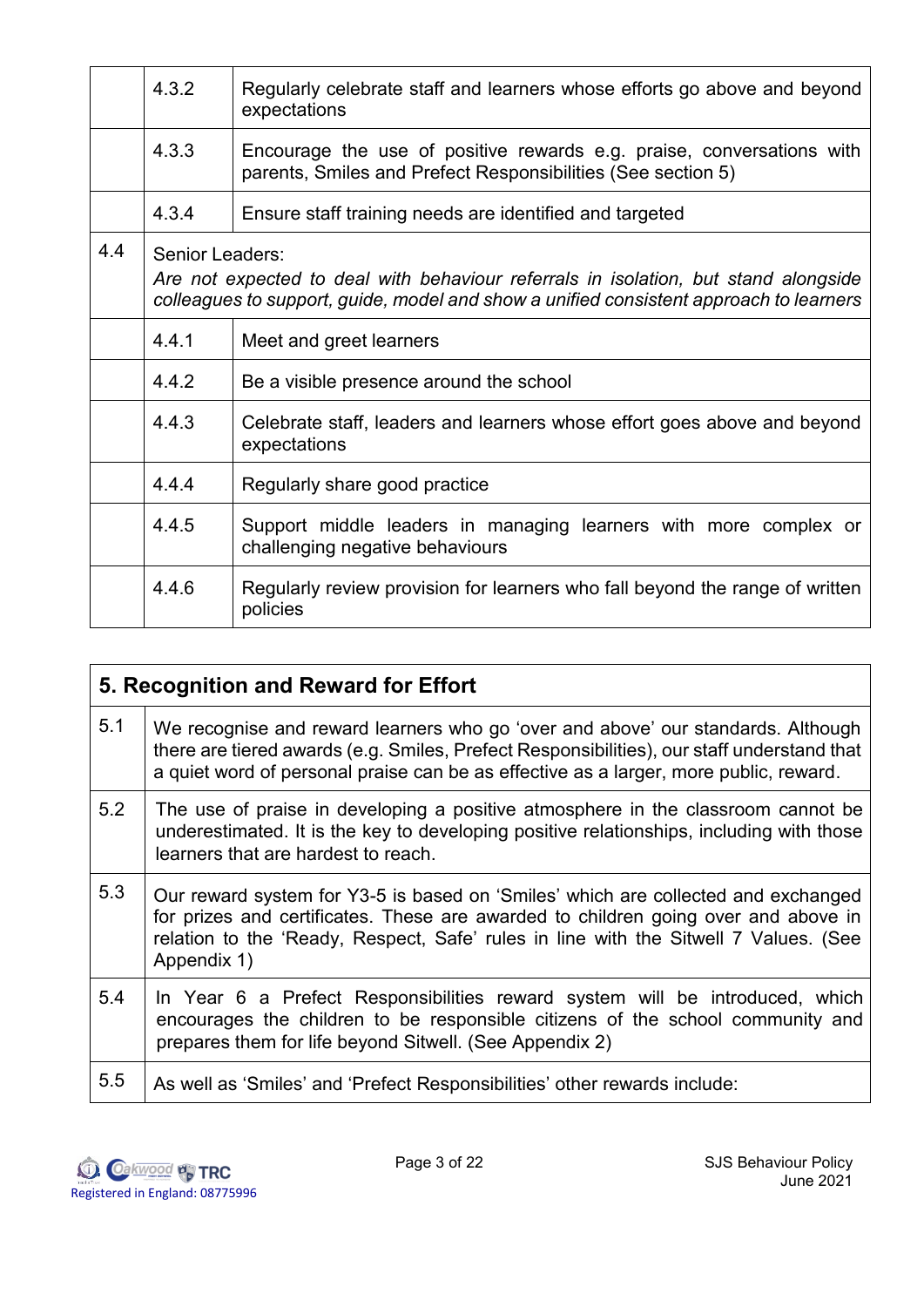| 5.5.1 | Star Learner of the Week                                                                                 |
|-------|----------------------------------------------------------------------------------------------------------|
| 5.5.2 | Pupil of the Term                                                                                        |
| 5.5.3 | <b>Class Credits</b>                                                                                     |
| 5.5.4 | Special responsibilities                                                                                 |
| 5.5.5 | Positive feedback to parents – verbal and written                                                        |
| 5.5.6 | Personal and public praise – positive, specific, verbal feedback, positive notes<br>from peers, visitors |
| 5.5.7 | Badges awarded on Marvellous Me                                                                          |

| 6. Managing Behaviour for Learning |                                                                                                                                                                                                                                                                                                |  |
|------------------------------------|------------------------------------------------------------------------------------------------------------------------------------------------------------------------------------------------------------------------------------------------------------------------------------------------|--|
| 6.1                                | Engagement with learning is always the primary aim. For the vast majority of learners<br>a gentle reminder or nudge in the right direction is all that is needed.                                                                                                                              |  |
| 6.2                                | There are occasions when consistently followed, clear consequences and steps of<br>support are required to help learners bring their behaviour back in line with the school's<br>expectations. (See Appendix 3)                                                                                |  |
| 6.3                                | Steps are gone through with care and consideration, taking individual needs into<br>account where necessary.                                                                                                                                                                                   |  |
| 6.4                                | All learners must be given 'take up time' in between steps. It is not possible to leap or<br>accelerate steps for repeated low-level disruption.                                                                                                                                               |  |
| 6.5                                | Any incidents that have reached Steps 4/5 or further (e.g. exclusion or use of Team<br>Teach) will be recorded on CPOMS or a Serious Incident Report Form (See Appendix<br>4). These will be completed by the adult that led the actions/meetings and SLT/Learning<br>Mentors will be alerted. |  |

|     | 7. Exclusion                                                                                                                                                                                                               |  |
|-----|----------------------------------------------------------------------------------------------------------------------------------------------------------------------------------------------------------------------------|--|
| 7.1 | Once all other alternative strategies/procedures have been exhausted the school may<br>decide that exclusion is the only option.                                                                                           |  |
| 7.2 | Only the Head of School has the authority to exclude a pupil (or the Deputy/Assistant<br>Head in the Head's absence) and the exclusion must be for a fixed period of time not<br>exceeding 45 days in any one school year. |  |

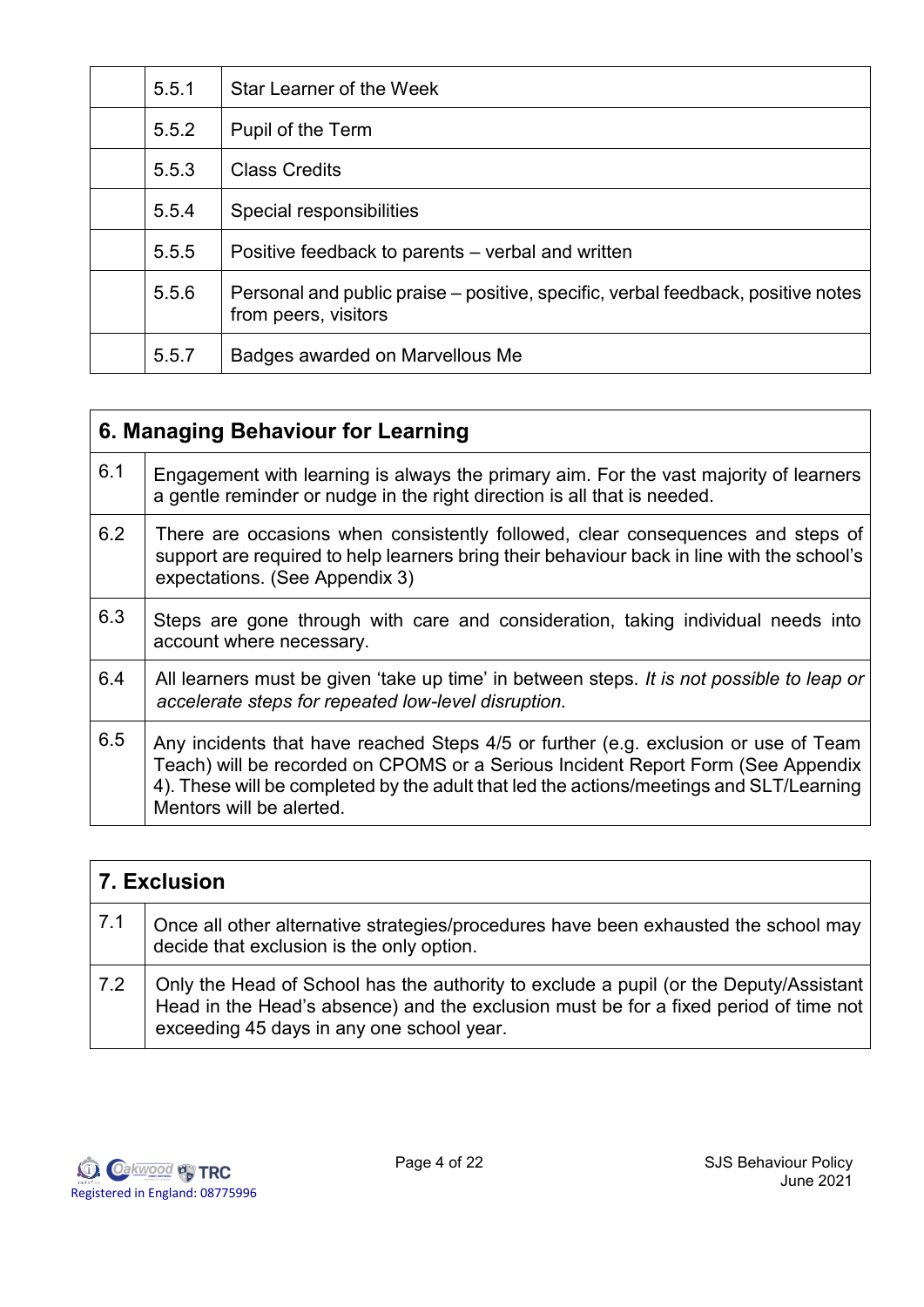| 7.3 | The parents should be notified in writing (following verbal notification if this is<br>appropriate) and they must be told that they may make representations to the<br>Governing Body and the LEA.                              |
|-----|---------------------------------------------------------------------------------------------------------------------------------------------------------------------------------------------------------------------------------|
| 7.4 | The Head of School will inform the Chair of Governors and LEA of any exclusion.                                                                                                                                                 |
| 7.5 | If the exclusion is a permanent one, the parents must also be reminded in writing of all<br>the warnings and procedures which preceded it. Once again, they have the right to<br>make representations to Governors and the LEA. |

*For further guidance on Exclusions, see the document on the following link:*

[https://assets.publishing.service.gov.uk/government/uploads/system/uploads/attachment\\_data/f](https://assets.publishing.service.gov.uk/government/uploads/system/uploads/attachment_data/file/641418/20170831_Exclusion_Stat_guidance_Web_version.pdf) [ile/641418/20170831\\_Exclusion\\_Stat\\_guidance\\_Web\\_version.pdf](https://assets.publishing.service.gov.uk/government/uploads/system/uploads/attachment_data/file/641418/20170831_Exclusion_Stat_guidance_Web_version.pdf)

|     | 8. Positive Handling                                                                                                                                                                                   |  |
|-----|--------------------------------------------------------------------------------------------------------------------------------------------------------------------------------------------------------|--|
| 8.1 | If necessary, a child will have a Positive Handling Risk Assessment (See Appendix 5)<br>in line with TEAM Teach.                                                                                       |  |
| 8.2 | This is regularly agreed, reviewed and formalised at annual reviews.                                                                                                                                   |  |
| 8.3 | Parents/Cares have opportunities to amend Positive Handling Risk Assessments in<br>consultation with school staff.                                                                                     |  |
| 8.4 | At times, staff may need to physically hold children for their own or others' safety.                                                                                                                  |  |
| 8.5 | If a child is physically attacking another, or injuring himself, or about to run across a<br>road, staff may have little option but to use whatever minimum force is necessary to<br>restrain him/her. |  |
| 8.6 | Staff have undertaken appropriate training in the TEAM-TEACH approach to equip<br>them with the skills needed to hold pupils safely.                                                                   |  |
| 8.7 | A record of staff trained and authorised to use Team Teach methods is kept.                                                                                                                            |  |
| 8.8 | Staff should have exhausted all other behaviour management techniques before<br>resorting to a physical one.                                                                                           |  |
| 8.9 | However, there may be occasions when a crisis point is reached without the opportunity<br>to use other intervention techniques. (See Appendix 6)                                                       |  |

| 9. Monitoring and Review |                                                                                                    |
|--------------------------|----------------------------------------------------------------------------------------------------|
| 9.1                      | This policy will be reviewed on an annual basis by the SLT in collaboration with all staff. $\mid$ |
| 9.2                      | After review, this policy will be approved by the school's Governing Body.                         |

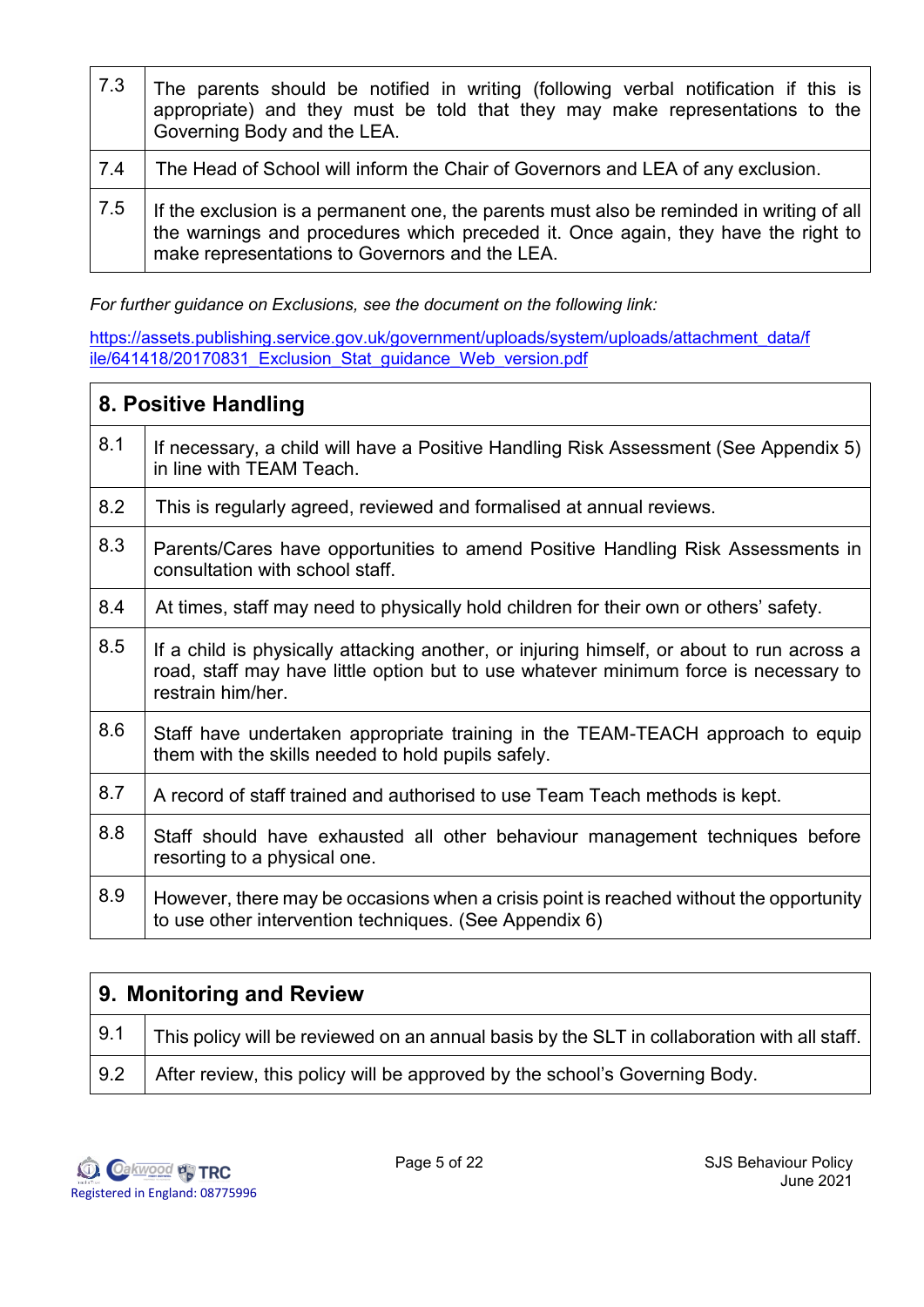|  | 9.3 The next scheduled review date for this policy is June 2022 |  |
|--|-----------------------------------------------------------------|--|
|--|-----------------------------------------------------------------|--|

| <b>Policy Approved by</b>                   | <b>School Governing Body</b> |
|---------------------------------------------|------------------------------|
| <b>Chair of Governing Body</b>              | Pete Sheldon                 |
| <b>Signature of Chair of Governing Body</b> |                              |
| <b>Date</b>                                 | <b>June 2021</b>             |
| <b>Review Date</b>                          | <b>June 2022</b>             |

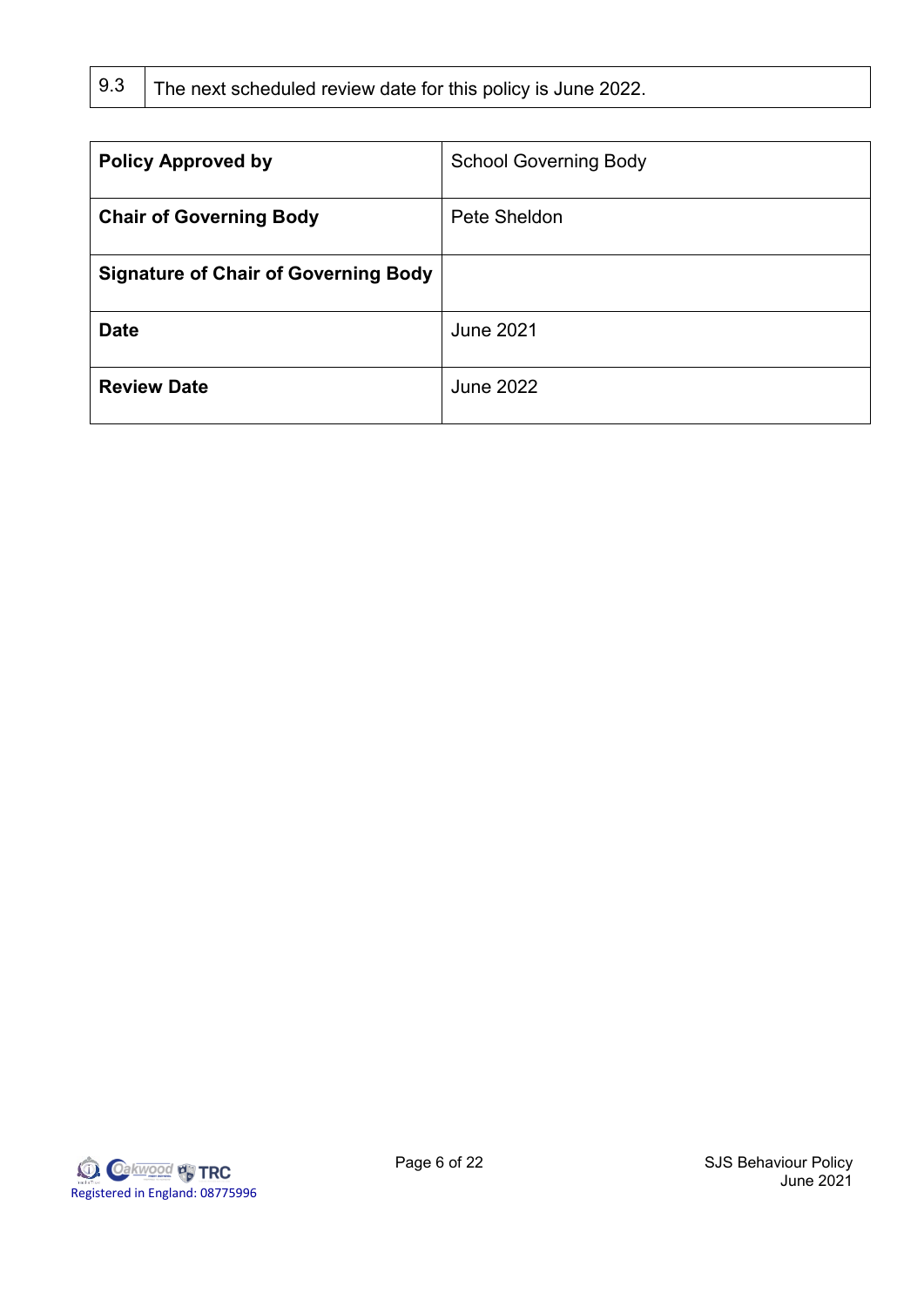| <b>Appendices</b> |                                          |  |
|-------------------|------------------------------------------|--|
| Appendix 1        | <b>Smiles Reward System</b>              |  |
| Appendix 2        | <b>Prefect Reward System</b>             |  |
| Appendix 3        | <b>Steps of Support</b>                  |  |
| Appendix 4        | <b>Serious Incident Record</b>           |  |
| Appendix 5        | <b>Positive Handling Risk Assessment</b> |  |
| Appendix 6        | Procedures for Holding Children          |  |
| Appendix 7        | Covid-19 Addendum                        |  |

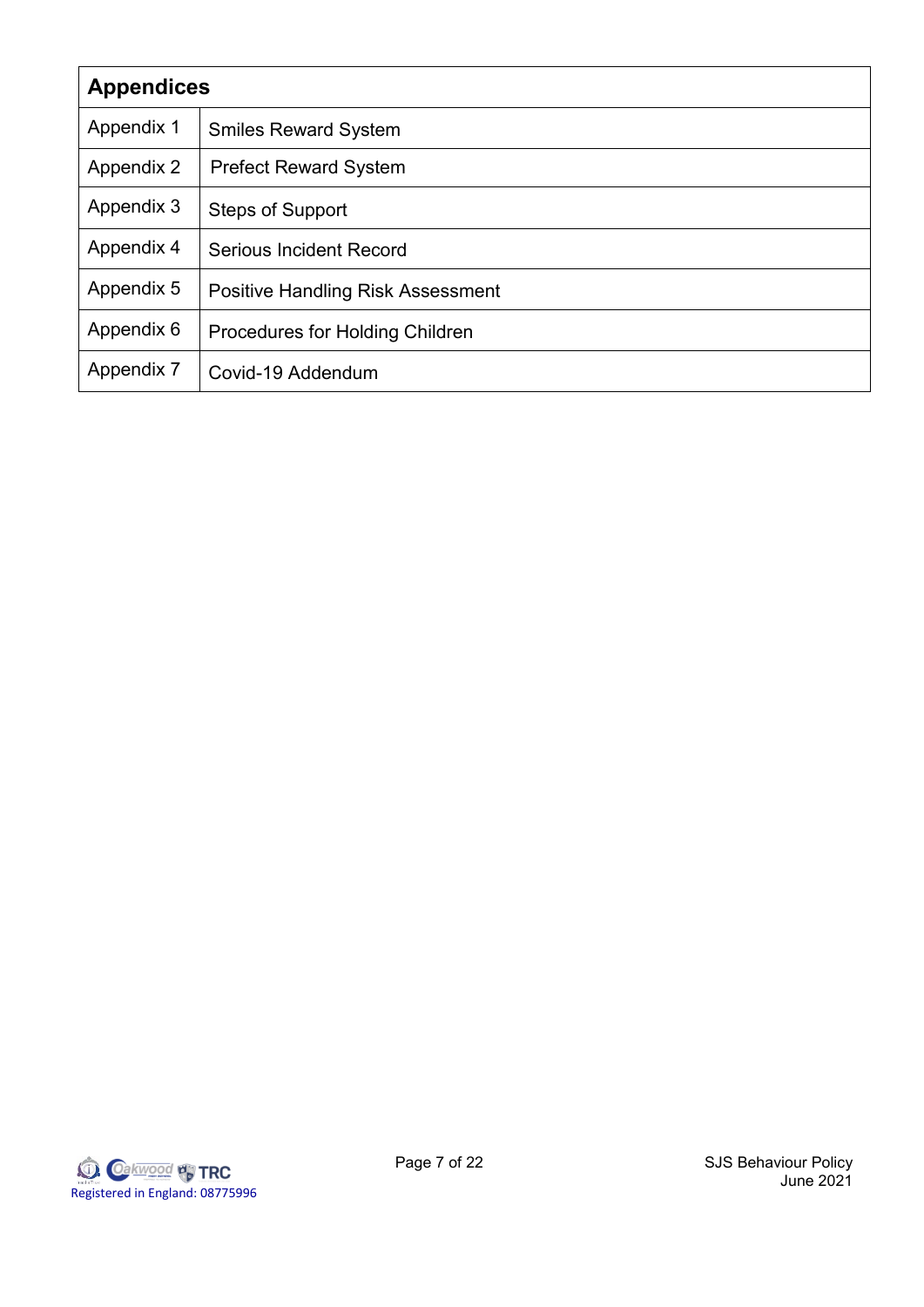

## **Smiles Reward System**

Children collect Smiles on an individual 'Smiles Card'





A Silver sticker will be given to the child.

The Head of School or Deputy/Assistant Head Teacher will issue a Silver

Award certificate and a postcard home to inform parents.

The child will receive a personal prize.

## 150 Smiles – Gold

A Gold sticker will be given to the child. The Head of School or Deputy/Assistant Head Teacher will issue a Gold Award certificate and a postcard home to inform parents. The child will receive a personal prize and will also have the reward of a fun day off site towards the end of the year.

# **Criteria for Awarding Smiles**

We will award smiles for:

- Following the 3 rules: Ready, Respect, Safe.
- Consistent effort in learning; work or conduct.
- Consistently following/modelling/applying the Sitwell 7 Values (Respect, Responsibility, Relationships, Resilience, Reflection, Risk-taking, Resourcefulness).
- Overcoming a barrier to learning, showing great resilience to learning.
- Success in any area of the school (this could be shown in feedback and marking).
- Home learning effort and success.
- Reading at home at least 4 times per week (as shown in reading diaries).
- Significant improvement in any area of the curriculum.
- Consistently noticed in assemblies for excellent listening, making contributions and movement in/out of the hall.
- Ignoring inappropriate behaviour and maintaining a good role model to others.
- As a class/individual, 100% attendance for the week (this would be acknowledged in 'Star Learner of the Week' Assembly).

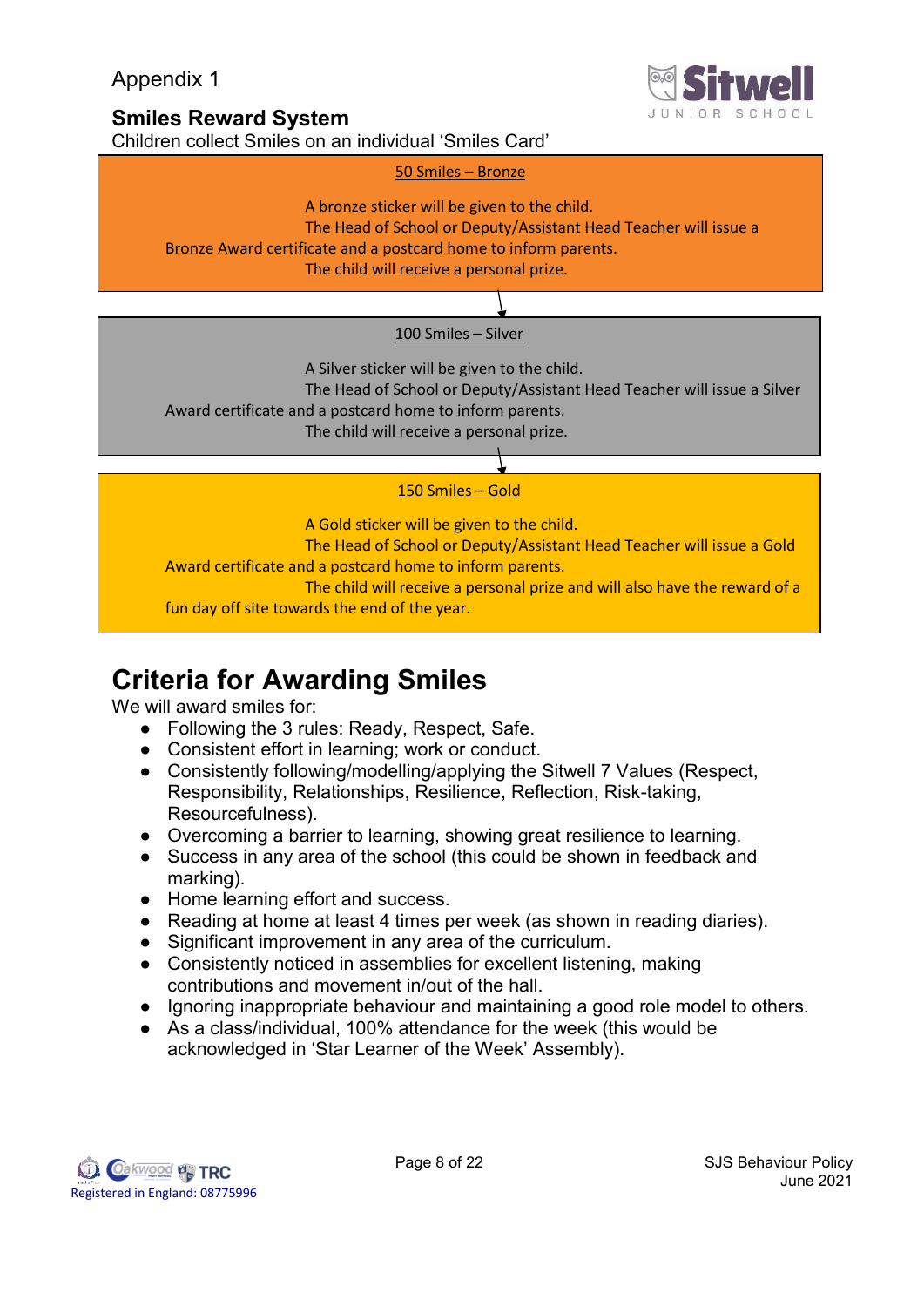## **Prefect Reward System**



| <b>Head Boy / Girl</b><br><b>Prefect</b><br>(Elections at the<br>beginning of the<br><b>Autumn Term)</b>      | Prefects will:<br>Be elected by all adults working in school for outstanding<br>contribution to school and for being an outstanding role<br>model for others.<br>Be the face of the school and attend Family Learning<br>Events, Open Afternoons/Evenings and regular meetings<br>with the Deputy Headteacher to discuss whole school<br>issues.<br>Take visitors around school.<br>Take part in the recruitment of new staff to the school.          |  |
|---------------------------------------------------------------------------------------------------------------|-------------------------------------------------------------------------------------------------------------------------------------------------------------------------------------------------------------------------------------------------------------------------------------------------------------------------------------------------------------------------------------------------------------------------------------------------------|--|
| Deputy Head Boy /<br><b>Girl Prefect</b><br>(Elections held in the<br>last week of the<br><b>Autumn Term)</b> | Prefects will:<br>Be elected by all adults working in school for outstanding<br>$\bullet$<br>contribution to school and for being an outstanding role<br>model for others.<br>Be the face of the school and attend Family Learning<br>$\bullet$<br>Events, Open Afternoons/Evenings and regular meetings<br>with the Deputy Headteacher to discuss whole school<br>issues.<br>Take visitors around school in the absence of the Head Boy<br>and Girl. |  |
| <b>Gold Prefect Award</b>                                                                                     | Prefects will:<br>Have 30 excellence stars.<br>Have continued to hold an additional role as part of the<br>$\bullet$<br>leadership team.<br>Have represented the school at an event at another<br>$\bullet$<br>location e.g. sports competition, supporting a class on a<br>school trip, visit to another school.                                                                                                                                     |  |
| <b>Silver Prefect Award</b>                                                                                   | Prefects will:<br>Have 20 excellence stars.<br>Have undertaken 15 leadership responsibilities to the<br>highest of standards.<br>Have taken on an additional role as part of the school<br>$\bullet$<br>leadership team in addition to their duty.<br>Additional roles include:<br><b>Library Monitor</b><br>$\circ$<br><b>Cloakroom Monitor</b><br>$\circ$<br><b>Reading Monitor</b><br>$\circ$                                                      |  |

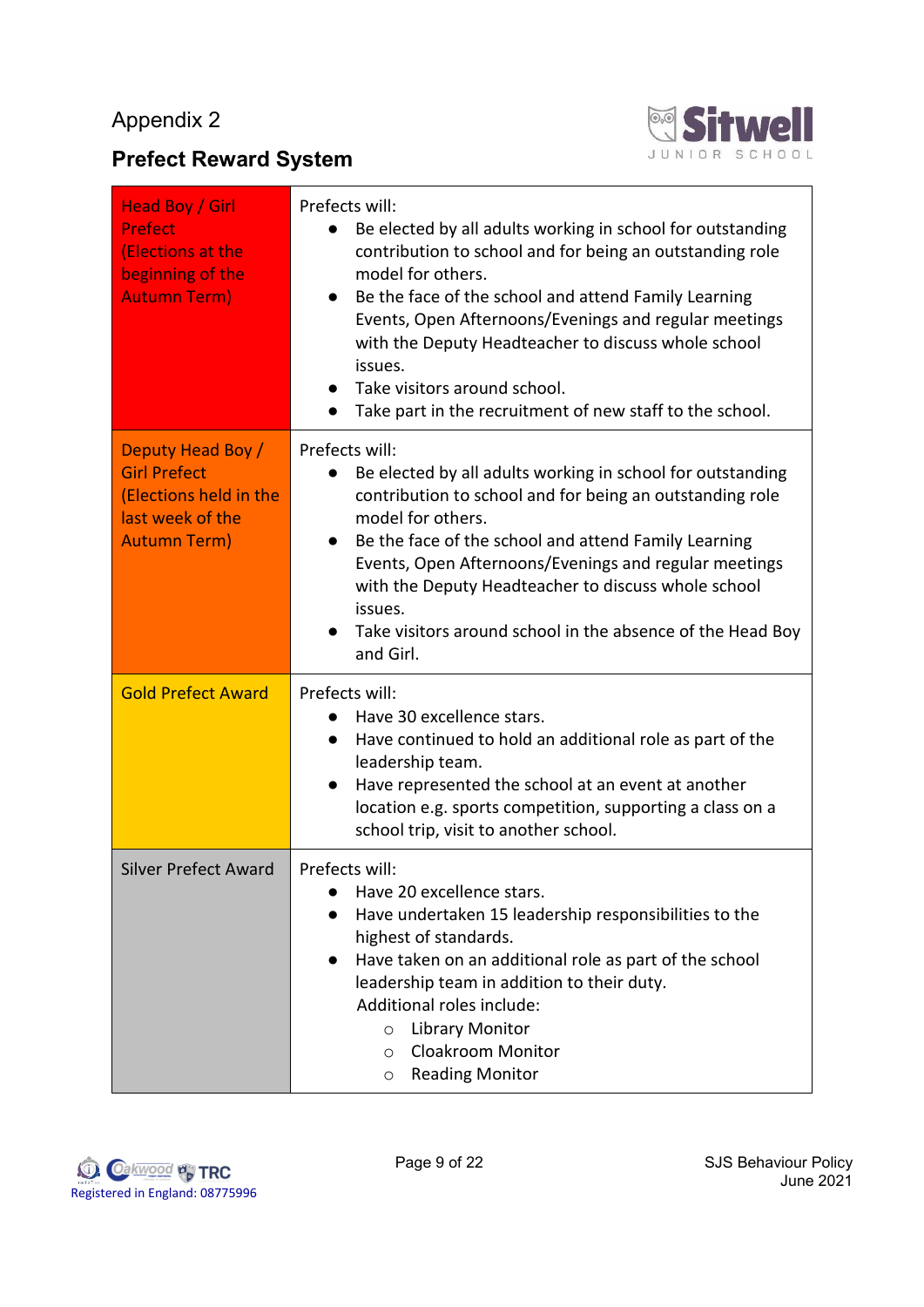|                                      | Road Safety Leader<br>$\circ$<br>Internet Safety Leader (POWER Cadet)<br>$\circ$<br>o Health and Safety Leader<br>Eco Leaders (Recycling / Energy saving)<br>$\circ$<br>Assembly Leader<br>$\circ$<br>o Tuck Shop Leader<br>Attendance Leader<br>$\circ$<br>School Website/Twitter Editor<br>$\circ$<br>O Office support<br>o Club support<br>Learning Mentor (Reading, Maths, Spelling)<br>$\circ$<br>o Playground Leader<br>Behaviour Leader/Champion<br>$\circ$                                               |  |  |
|--------------------------------------|------------------------------------------------------------------------------------------------------------------------------------------------------------------------------------------------------------------------------------------------------------------------------------------------------------------------------------------------------------------------------------------------------------------------------------------------------------------------------------------------------------------|--|--|
| <b>Bronze Prefect</b><br>Award       | Prefects will:<br>Have 10 excellence stars.                                                                                                                                                                                                                                                                                                                                                                                                                                                                      |  |  |
|                                      | Have undertaken at least 10 leadership responsibilities to<br>the highest of standards.                                                                                                                                                                                                                                                                                                                                                                                                                          |  |  |
| <b>Purple Prefect Badge</b><br>Award | Prefects will:<br>Have received 5 excellence stars.<br>$\bullet$<br>Have undertaken at least 5 leadership responsibilities to<br>$\bullet$<br>the highest of standards, for example:<br>◆ Assembly duty e.g. sit on a chair and supervise a class<br>during assembly times<br>$\blacktriangleright$ Play time duty<br>◆ Lunchtime duty<br>◆ Morning greeter<br>◆ Intervention support (e.g. times tables)<br>◆ Take part in the induction of new pupils to school<br>◆ Any classroom/school based responsibility |  |  |

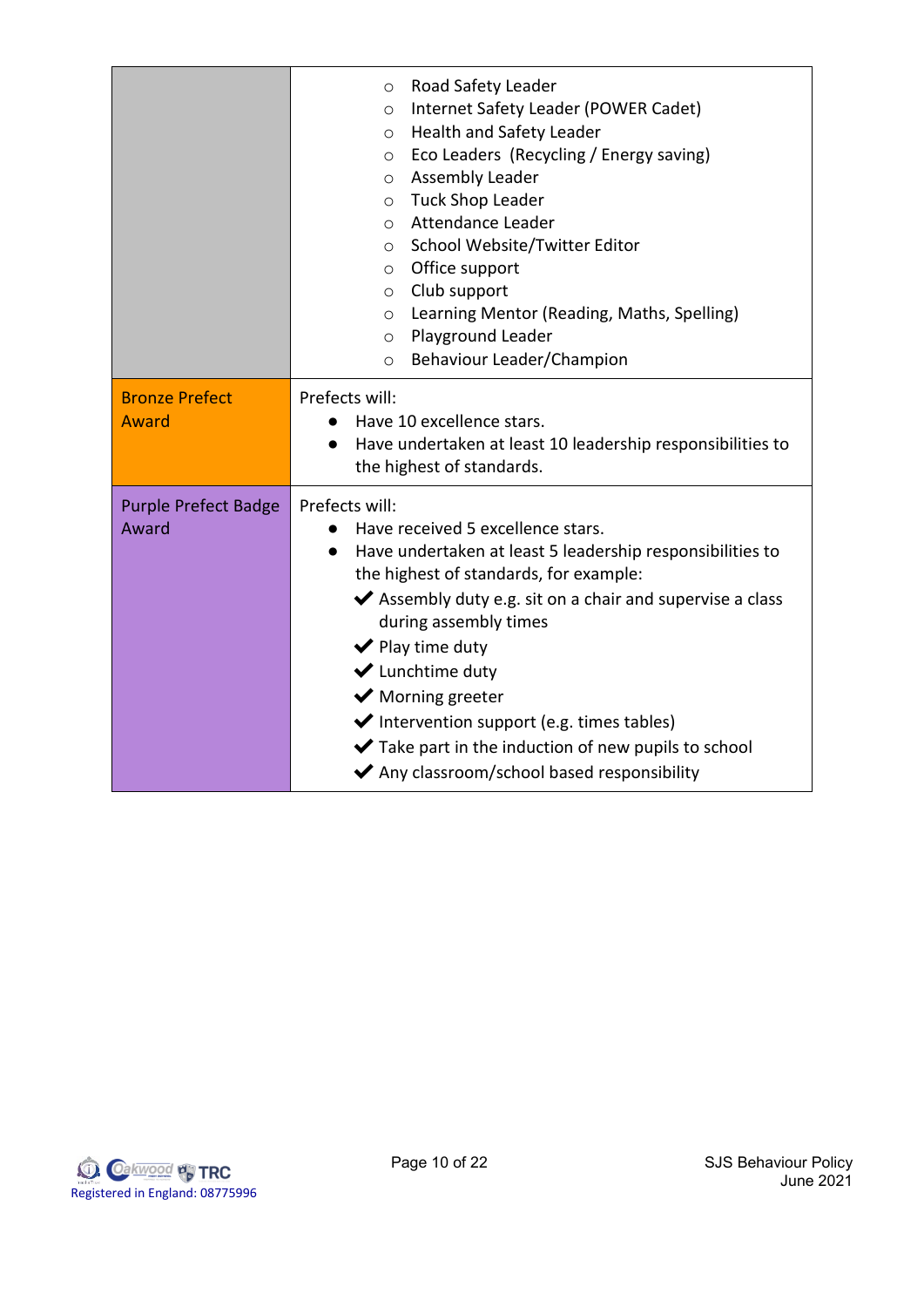

# **Steps of Support**

| <b>Steps</b>                                                                                                                                                                                                                                                                                                                                                                    | <b>Actions</b>                                                                                                                                                                                                                                                                                                                                                                                                                                                                                                                                                                                                  |  |  |  |
|---------------------------------------------------------------------------------------------------------------------------------------------------------------------------------------------------------------------------------------------------------------------------------------------------------------------------------------------------------------------------------|-----------------------------------------------------------------------------------------------------------------------------------------------------------------------------------------------------------------------------------------------------------------------------------------------------------------------------------------------------------------------------------------------------------------------------------------------------------------------------------------------------------------------------------------------------------------------------------------------------------------|--|--|--|
| 1.Reminder                                                                                                                                                                                                                                                                                                                                                                      | Give the learner a reminder of the three simple rules (Ready,<br>Respectful, Safe) delivered privately wherever possible. Repeat<br>reminders if reasonable adjustments are necessary. Take the<br>initiative to keep things at this stage.<br>Example – 'Remember our rule about being ready. I need you to<br>stop talking and focus on your task now. Thank you.'                                                                                                                                                                                                                                            |  |  |  |
|                                                                                                                                                                                                                                                                                                                                                                                 | Take up time                                                                                                                                                                                                                                                                                                                                                                                                                                                                                                                                                                                                    |  |  |  |
| 2.Caution                                                                                                                                                                                                                                                                                                                                                                       | Give the learner a clear verbal caution delivered privately,<br>wherever possible. Make the learner aware of their behaviour and<br>clearly outline the logical/natural consequences if they continue.<br>Use the phrase 'Think carefully about your next step'.<br>Example – 'Remember our rule about being ready. You are<br>continuing to talk and are not on task. The consequence of this is<br>that you will not get your work finished on time or to an acceptable<br>standard. Think carefully about your next step. Thank you.'                                                                        |  |  |  |
| Take up time                                                                                                                                                                                                                                                                                                                                                                    |                                                                                                                                                                                                                                                                                                                                                                                                                                                                                                                                                                                                                 |  |  |  |
| 3.Last<br>Chance                                                                                                                                                                                                                                                                                                                                                                | Using the 30 second script, speak to the learner privately and<br>give them a final opportunity to engage. Offer a positive choice to<br>do so and refer to previous examples of expected behaviour.<br><b>Example</b> - 'I have noticed that you are still talking and are not on<br>task. It is the rule about being ready that you are breaking. You<br>have now chosen to move to the table at the back/swap places<br>with Do you remember yesterday when you managed<br>distractions and got your work finished to a really high standard?<br>That is what I need to see today. Thank you for listening.' |  |  |  |
|                                                                                                                                                                                                                                                                                                                                                                                 | Take up time                                                                                                                                                                                                                                                                                                                                                                                                                                                                                                                                                                                                    |  |  |  |
| 4.Time Out<br>Using the 30 second script, give the child a short time out (no<br>more than 30 mins). The location of this will depend on where the<br>undesirable behaviours are being displayed and what they are, for<br>example:<br>Quiet area of the classroom<br>Partner class<br>Learning Mentor's Room<br><b>Lunchtime Nurture Room</b><br>Picnic Bench<br>Edge of Field |                                                                                                                                                                                                                                                                                                                                                                                                                                                                                                                                                                                                                 |  |  |  |

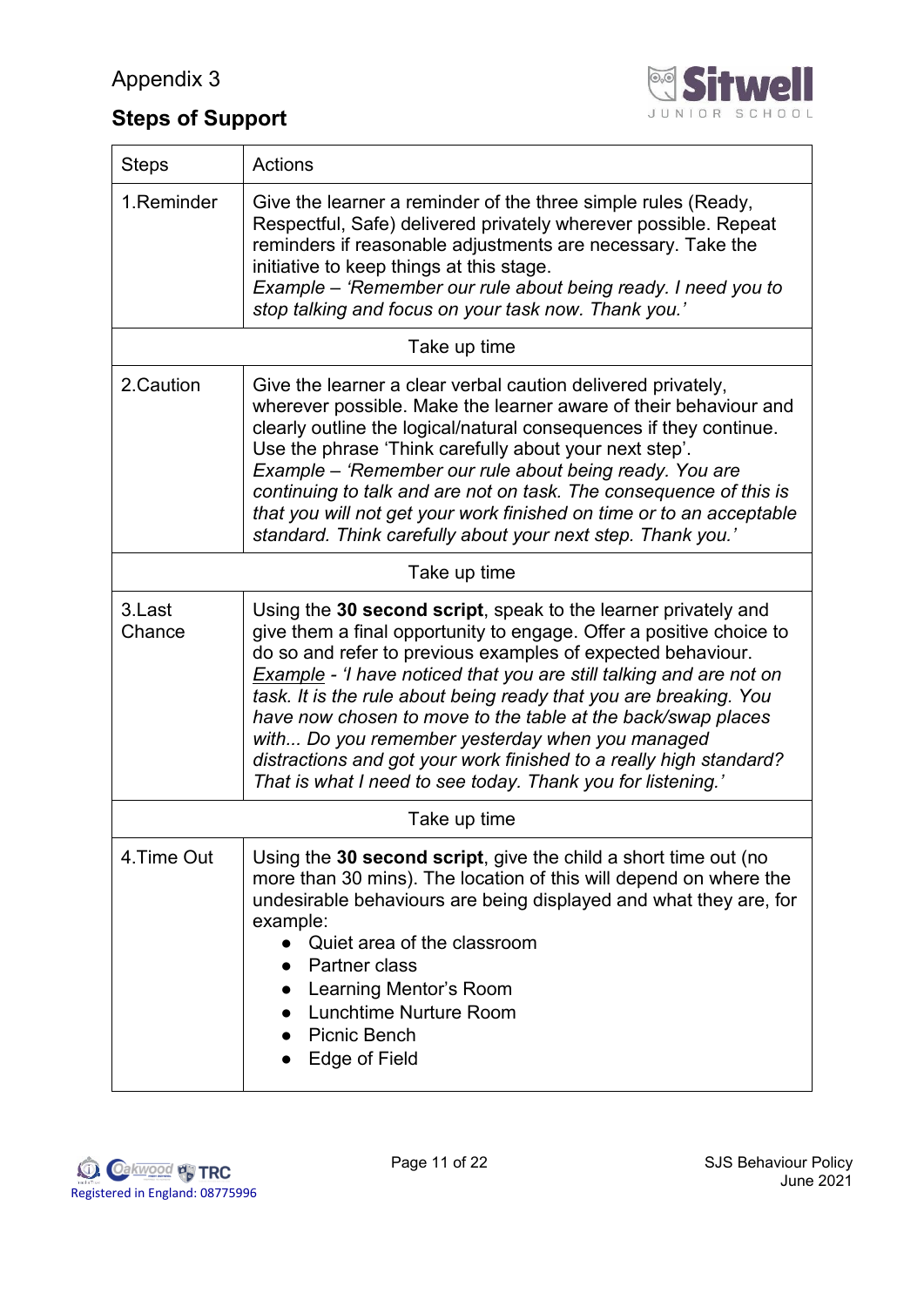|          | Example - 'I have noticed that you chose to carry on talking and<br>are not on task. You need to spend the rest of this session<br>completing your work in our partner classroom. I will speak to you<br>after you have completed your work. Thank you for listening.'                                                                                                                                                                                                                                                                                                                                                                                                                                                                                                                                                                                                                                                                                                           |  |  |
|----------|----------------------------------------------------------------------------------------------------------------------------------------------------------------------------------------------------------------------------------------------------------------------------------------------------------------------------------------------------------------------------------------------------------------------------------------------------------------------------------------------------------------------------------------------------------------------------------------------------------------------------------------------------------------------------------------------------------------------------------------------------------------------------------------------------------------------------------------------------------------------------------------------------------------------------------------------------------------------------------|--|--|
|          | Take up time                                                                                                                                                                                                                                                                                                                                                                                                                                                                                                                                                                                                                                                                                                                                                                                                                                                                                                                                                                     |  |  |
| 5.Repair | Hold a restorative meeting with the learner as soon as possible<br>after the above support has been provided. This may only need to<br>be a 'walk and talk' conversation between adult and learner or<br>may need to be a more formal meeting with the learner, adult and<br>other staff providing support. In this meeting, only the 'Restorative<br>Five' questions will be used:<br>1. What happened?<br>2. What were you thinking/feeling at the time?<br>3. What have you thought/felt since?<br>4. How did this make people feel?<br>5. Who has been affected? leading to<br>How have they been affected?<br>$\bullet$<br>What should we do to put things right?<br>How can we do things differently in future?<br>For younger children, or those who might find these questions too<br>challenging to begin with, the following three questions will be<br>used:<br>1. What happened?<br>2. How did it make you feel?<br>3. What will you do next time you feel that way? |  |  |

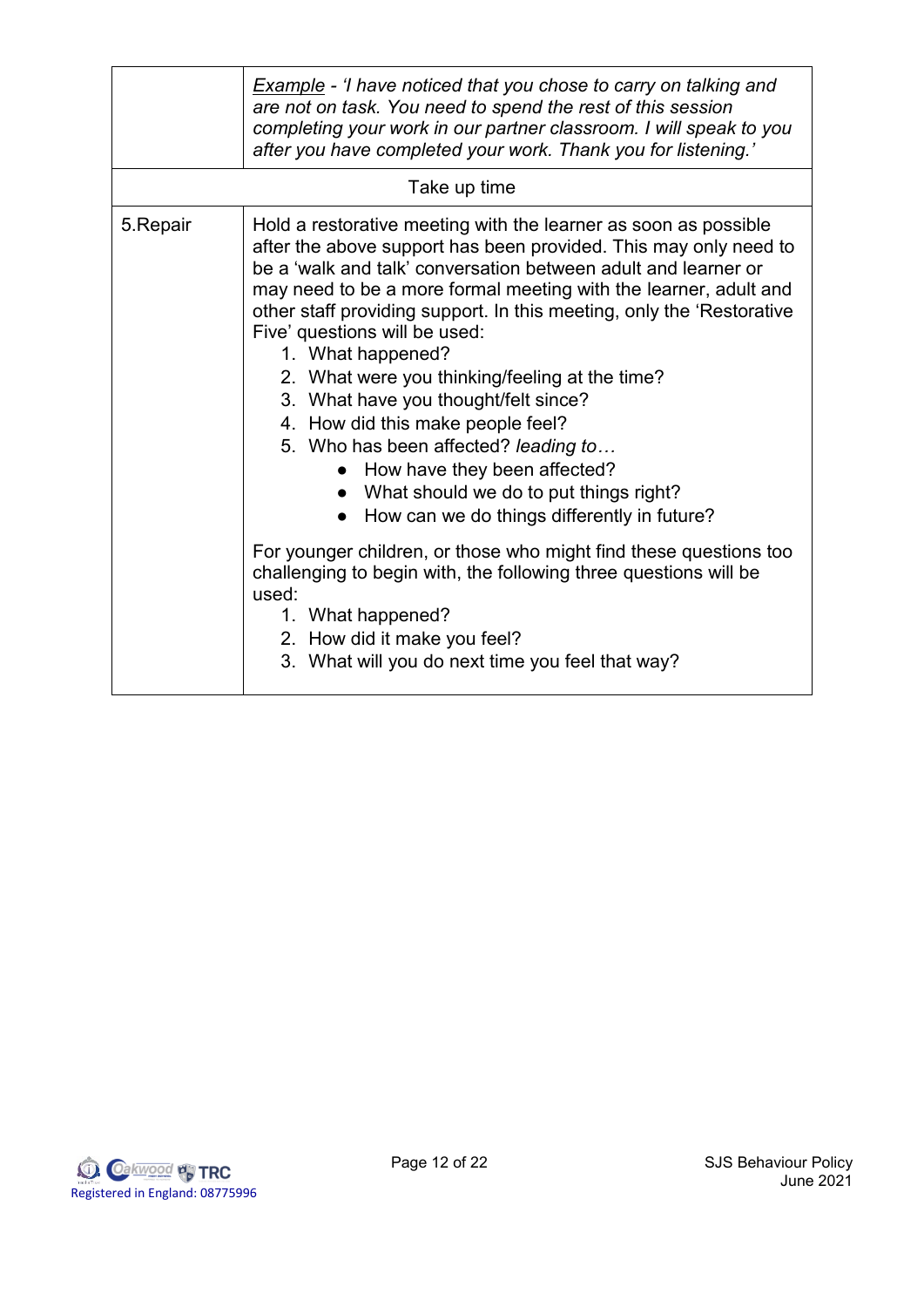

## **Serious Incident Record**

| <b>Serious Incident Record</b><br><b>For Details Refer to Supporting Documentation</b> |                                                                                                           |                                     |                                                                                          | <b>Record</b><br>No.                             |
|----------------------------------------------------------------------------------------|-----------------------------------------------------------------------------------------------------------|-------------------------------------|------------------------------------------------------------------------------------------|--------------------------------------------------|
| Name                                                                                   |                                                                                                           | Pupil:                              |                                                                                          |                                                  |
| <b>Other Pupils Present:</b><br>Location of Incident:                                  |                                                                                                           |                                     |                                                                                          |                                                  |
| <b>Names</b><br>Other staff members involved:                                          | of                                                                                                        | Staff                               | using                                                                                    | Date:<br>Restraint:                              |
| <b>Start Time of</b><br><b>Incident</b>                                                | <b>Duration of</b><br><b>Physical</b><br><b>Intervention</b>                                              | <b>Any Injuries</b><br><b>Noted</b> | <b>Medical</b><br><b>Check</b>                                                           | <b>Incident</b><br><b>Reviewed</b><br>with Pupil |
| <b>Mins</b><br><b>Hrs</b>                                                              | <b>Mins</b>                                                                                               | Pupil<br>Other Persd                | Offered<br>Accepted                                                                      | Offered<br>Accepted                              |
| <b>Nature of Risk</b>                                                                  | <b>De-escalation Strategies Used</b>                                                                      |                                     | <b>Control</b>                                                                           | (Passive physical contact)                       |
| Injury to self<br>Injury to Other<br>Person<br>Damage to<br>Property                   | <b>Verbal Advice</b><br><b>Firm Clear Directions</b><br>Ignoring<br>Negotiation<br><b>Limited Choices</b> |                                     | Standing between pupils<br>Blocking a pupil's path<br>Guiding a pupil by the elbo $\Box$ |                                                  |
| Criminal<br>Offence<br><b>Serious</b><br><b>Disruption</b>                             | <b>Directed</b><br><b>Distraction</b><br>Consequences                                                     |                                     | <b>Restraint</b><br>(Active physical contact)                                            |                                                  |
| Absconding<br>Refusal to leav                                                          | <b>Reminders</b><br>Other please state                                                                    |                                     | Where on body:                                                                           |                                                  |

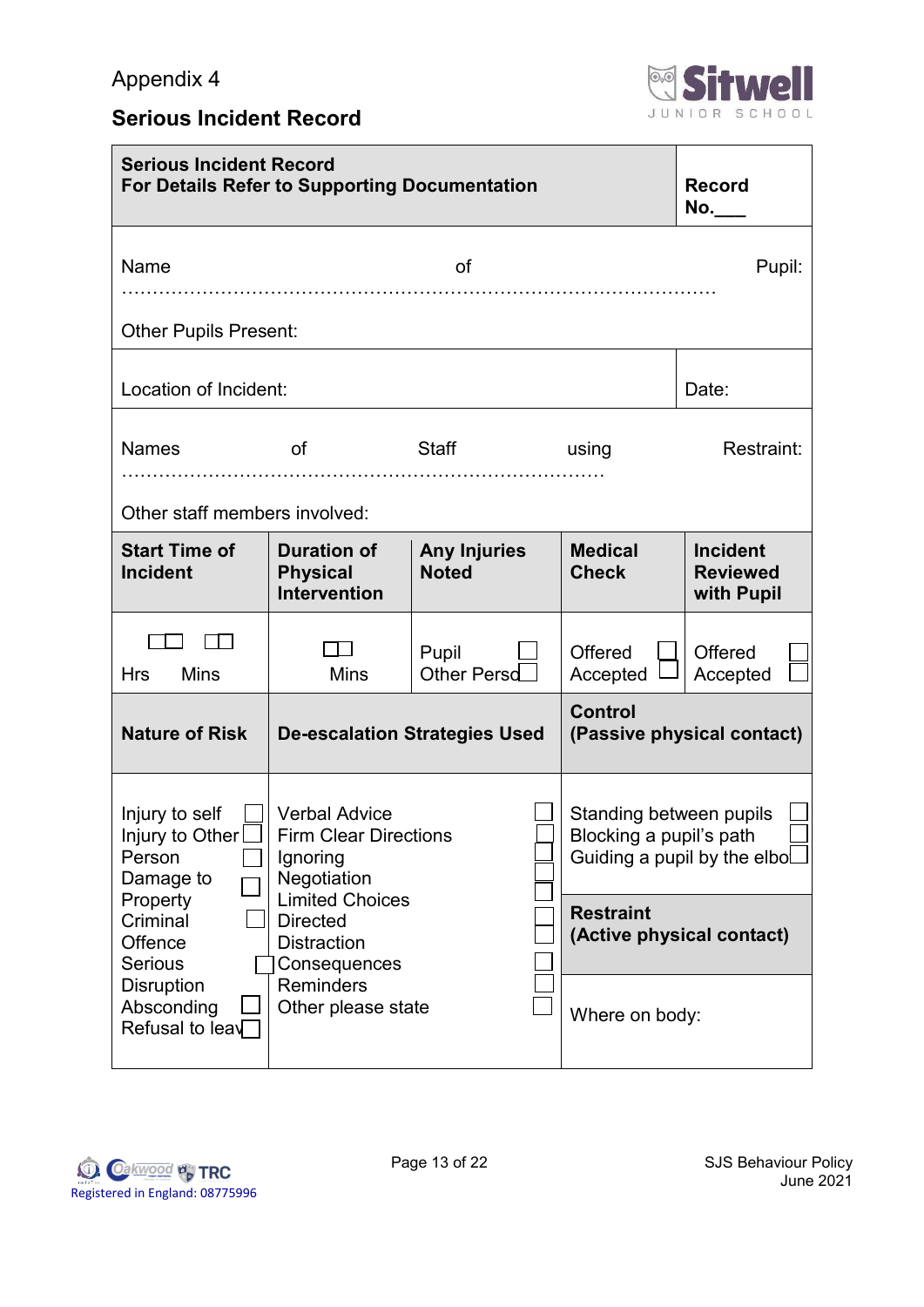| Effectiveness and Consequences of Physical<br><b>Intervention Strategies Attempted</b>                                                                 | - shoulder<br>- upper arm                                                      |                                                                                                                                  |     |
|--------------------------------------------------------------------------------------------------------------------------------------------------------|--------------------------------------------------------------------------------|----------------------------------------------------------------------------------------------------------------------------------|-----|
| Please describe:                                                                                                                                       |                                                                                | - lower arm                                                                                                                      |     |
| <b>Incident</b><br><b>Serious</b>                                                                                                                      | Record                                                                         | <b>Completed</b>                                                                                                                 | by: |
| <b>Position:</b><br>Date: $1/$                                                                                                                         |                                                                                | Signed:                                                                                                                          |     |
| <b>Action</b>                                                                                                                                          |                                                                                |                                                                                                                                  |     |
| Parents informed<br>Date: $\frac{1}{\sqrt{2}}$                                                                                                         | <b>External</b><br><b>Agencies</b><br><b>Informed</b>                          | <b>Supporting Records</b>                                                                                                        |     |
| By whom:<br>Outcome:<br>Further support needed:<br><b>Risk assessment</b><br>Report<br><b>Mediation</b><br>Other (please state overleaf)<br>Signature: | Medical Staff <sup>1</sup><br>Social Workel<br>Police<br>Other please<br>state | Logged on CPOMS<br><b>Medical Report</b><br><b>Witness Account</b><br><b>Review Recorded</b><br>Other (please state<br>overleaf) |     |

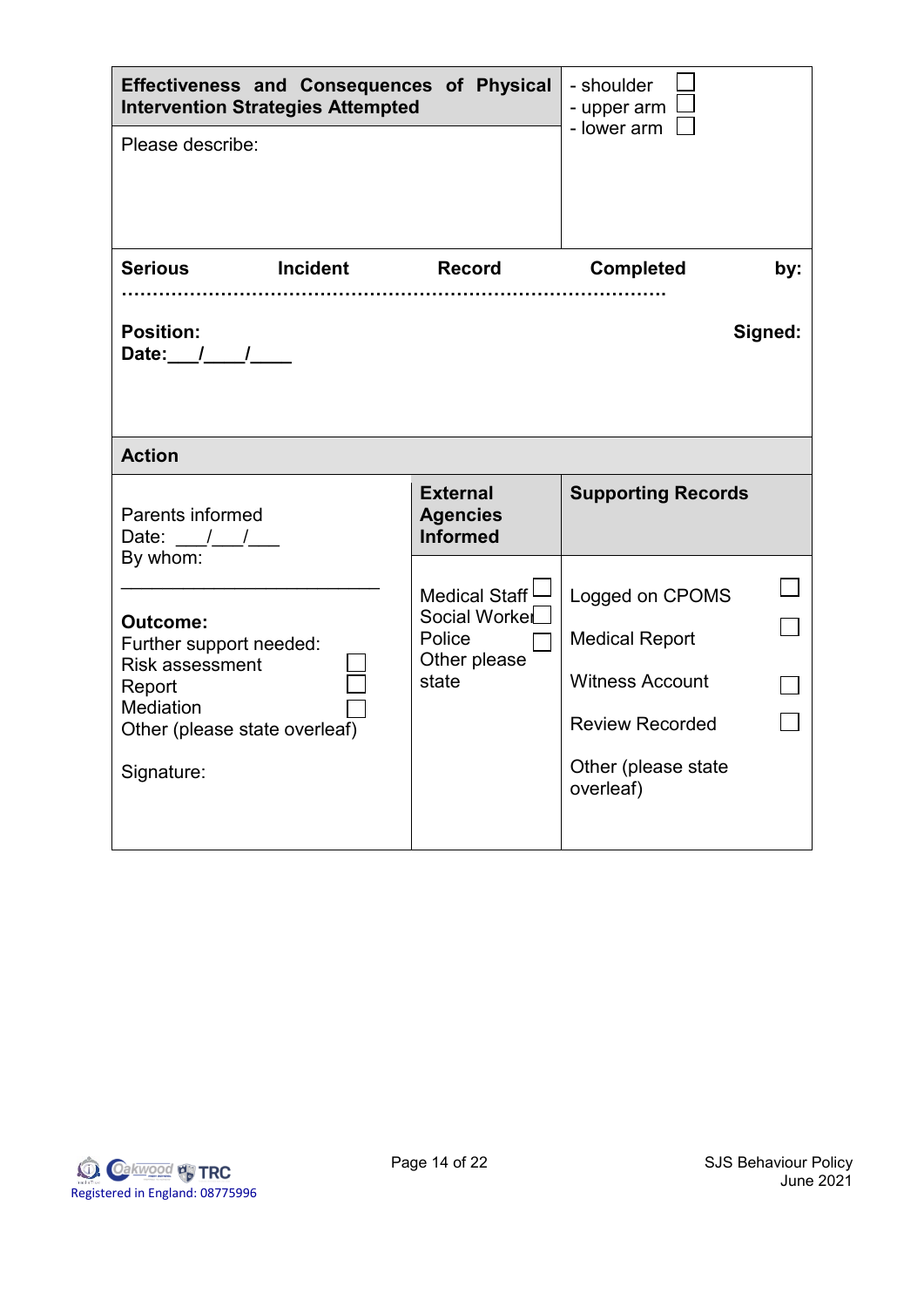

# Positive Handling Risk Assessment:

Assessing and managing foreseeable risks for children who present challenging behaviours

## *Name of pupil: Year group/class:* **Assessment completed by:**

Signature: Date: Date:

| <b>Identification of Risk</b>                                            |  |  |
|--------------------------------------------------------------------------|--|--|
| Describe the<br>foreseeable<br>risk                                      |  |  |
| Is the risk<br>potential or<br>actual?                                   |  |  |
| List who is<br>affected by the<br>risk. (state type<br>of risk if known) |  |  |
| <b>Assessment of Risk</b>                                                |  |  |
| In which<br>situations does<br>the risk usually<br>occur?                |  |  |
| How likely it is<br>that the risk will<br>arise?                         |  |  |

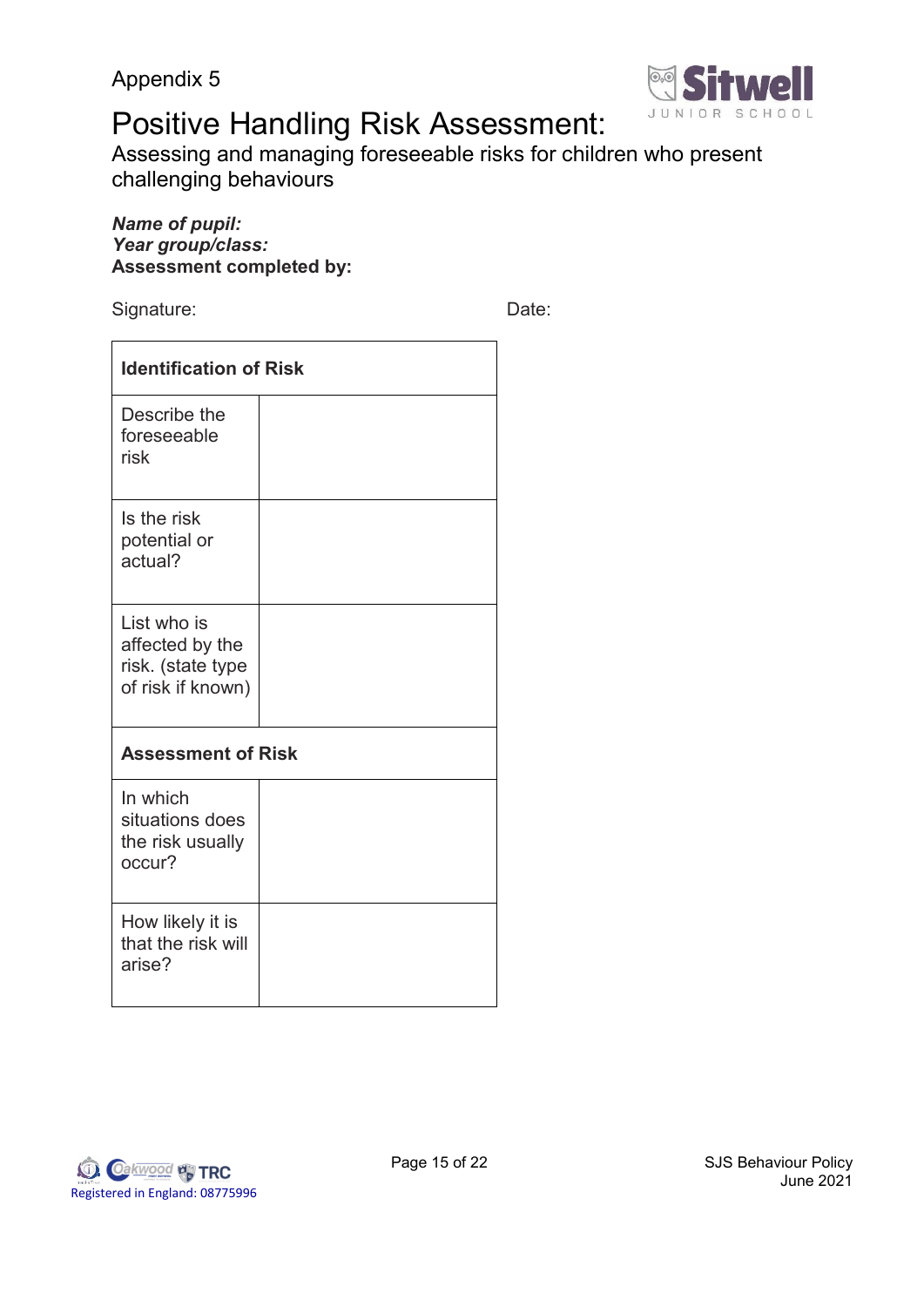| If the risk<br>arises, who is<br>likely to be<br>injured or hurt? |  |
|-------------------------------------------------------------------|--|
| What kinds of<br>injuries or harm<br>are likely to<br>occur?      |  |
| How serious<br>are the adverse<br>outcomes?                       |  |

| <b>Risk Reduction Options</b> |                  |                 |                  |  |
|-------------------------------|------------------|-----------------|------------------|--|
| <b>Measures</b>               | Possible options | <b>Benefits</b> | <b>Drawbacks</b> |  |
|                               |                  |                 |                  |  |
|                               |                  |                 |                  |  |
|                               |                  |                 |                  |  |
|                               |                  |                 |                  |  |
|                               |                  |                 |                  |  |
|                               |                  |                 |                  |  |

| Agreed Behaviour Management Plan & School Risk Management Strategy |               |  |  |
|--------------------------------------------------------------------|---------------|--|--|
| Measures to be employed                                            | Level of risk |  |  |
|                                                                    |               |  |  |
|                                                                    |               |  |  |
|                                                                    |               |  |  |

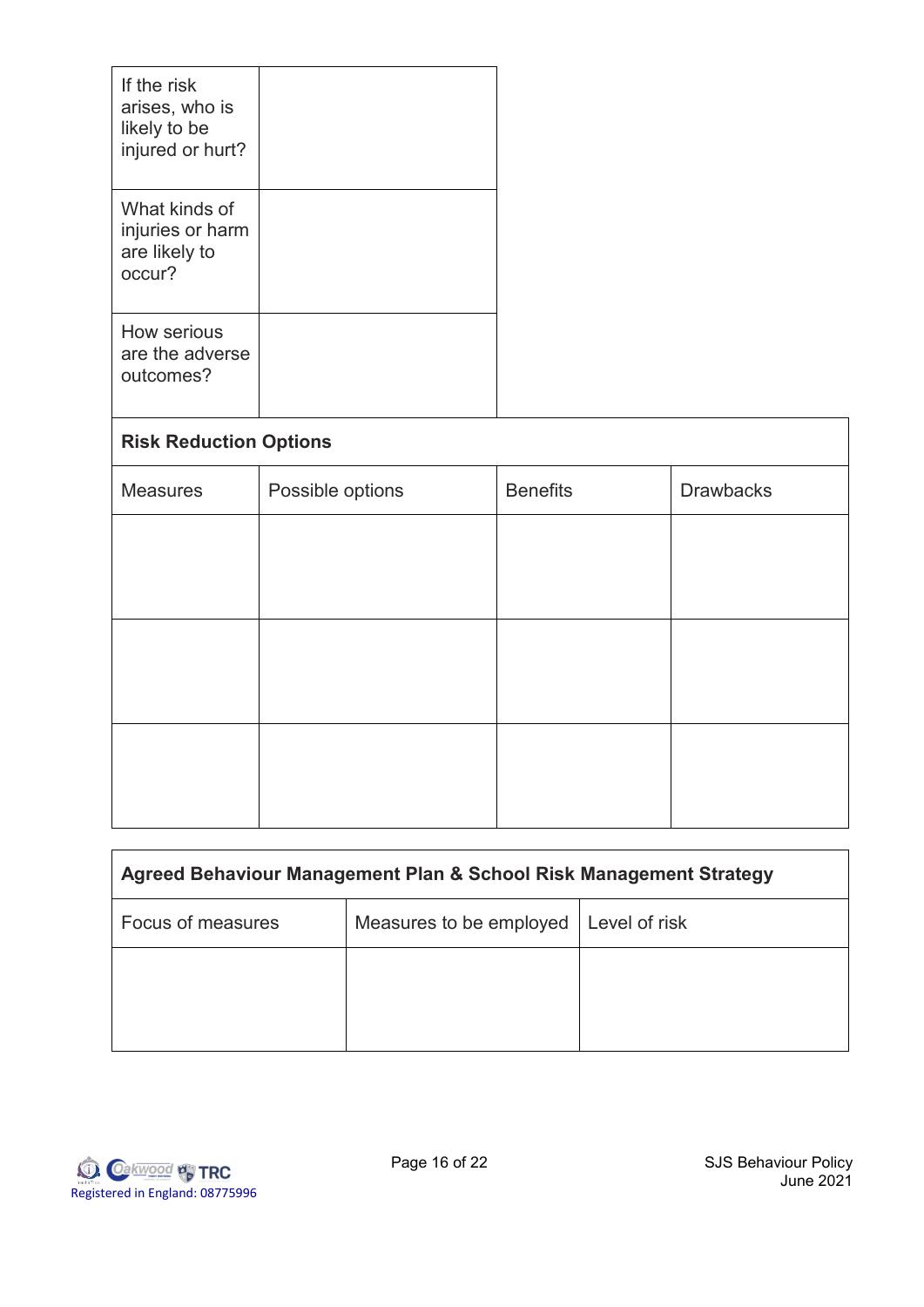| Name | Role | Signature | Date |
|------|------|-----------|------|
|      |      |           |      |
|      |      |           |      |
|      |      |           |      |

Agreed by:

**Communication of Behaviour Management Plan & School Risk Management Strategy**

| Plans and strategies shared with:   Communication Method   Signature/Date |  |
|---------------------------------------------------------------------------|--|
|                                                                           |  |
|                                                                           |  |
|                                                                           |  |

| <b>Staff Training Issues</b>        |                                    |                            |
|-------------------------------------|------------------------------------|----------------------------|
| Identified training<br><b>Needs</b> | Training provided to meet<br>needs | Date training<br>completed |
|                                     |                                    |                            |
|                                     |                                    |                            |

## **Review Date:** January 2018

**Evaluation of Behaviour Management Plan & School Risk Management Strategy**

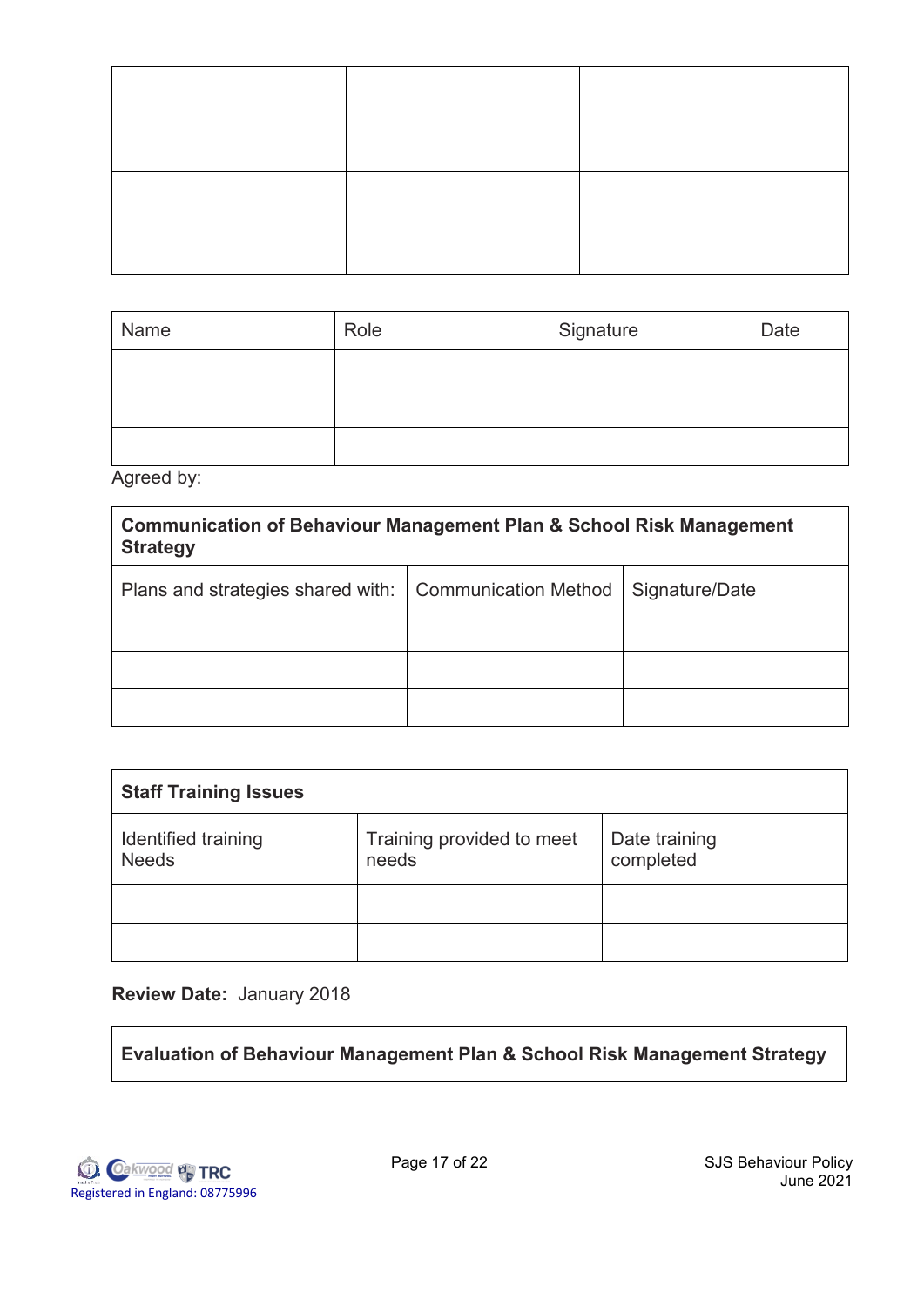| Measures set out                                         | Effectiveness in<br>supporting the child | Impact on risk |
|----------------------------------------------------------|------------------------------------------|----------------|
| Proactive interventions to<br>prevent risks              |                                          |                |
| Early interventions to<br>manage risks                   |                                          |                |
| Reactive interventions to<br>respond to adverse outcomes |                                          |                |
| <b>ACTIONS FOR THE FUTURE</b>                            |                                          |                |
|                                                          |                                          |                |

Plans and strategies evaluated by: Date:

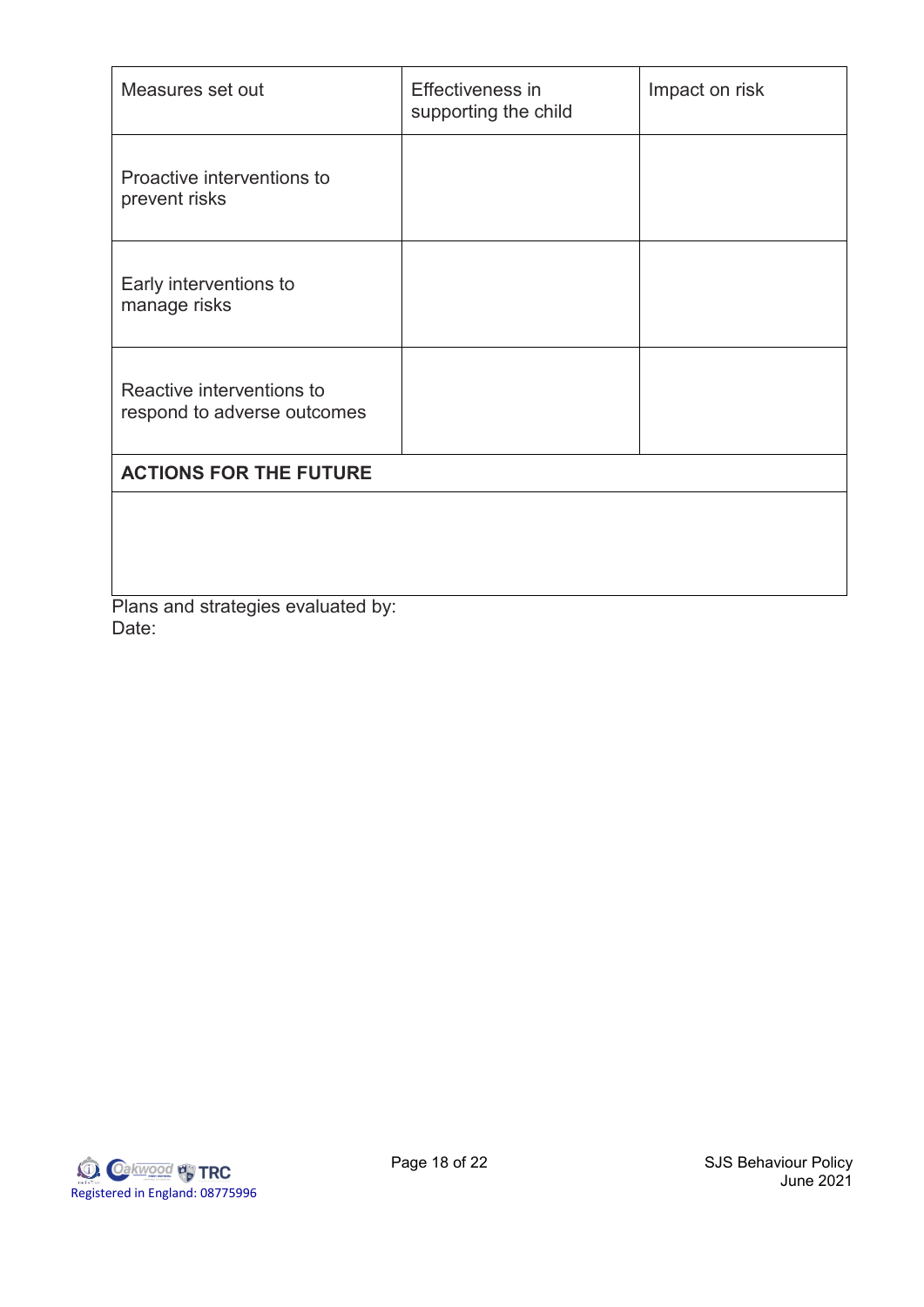

## **Procedures for holding children**

1. Remove the pupil from the classroom situation to a quiet place if possible where adequate seating is available if it is not possible to remove all other children from the classroom.

2. Call upon another adult for help and to act as a witness and/or critical friend.

3. During a crisis situation the *minimum* of restraint should be used *only* if the pupil is at risk of injuring himself/herself, injuring others or causing severe damage to property. The holds used should be applied as a gradual and graded response, used in conjunction with verbal and non-verbal de-escalation techniques. If the pupil frequently loses self-control, then a behaviour plan should be drawn up for the pupil detailing any specific de-escalation skills and holds to be used. This plan will be shared with parents. Only holds recognised by TEAM TEACH should be used.

4. All staff should be aware that other adults can be called upon for help, advice and support, and to remove pupils for debriefing. It is recognised that some staff may have built up strong relationships with certain pupils and in times of crisis these pupils will relate better to them. Senior staff should be available to assist in crisis situations and to help counsel pupils and staff.

5. Staff should support each other during every incident. If a pupil is being held, then the supporting member of staff will take over and offer "more help" if the person holding needs help, this may be because they can see problems occurring that the person holding is unaware of.

6. There is a potential for injury within any physical technique, although Team Teach does not use pain compliant techniques all staff should be able to show that minimal force was used and any injury should be reported immediately.

7. All incidents should be recorded on CPOMS and sent to the Head or Deputy/Assistant Head who will monitor and evaluate the effectiveness of this approach.

8. Debriefing should take place as soon as possible after every incident, for both the pupil and staff but only when they are both ready.

9. The purpose of the debriefing is to teach pupils to control their own behaviour - to do this staff should use the HELP method of debriefing.

## **Hear**

To their side of the story first **Explain**  Why staff took the action they did **Link**  To show how feelings drive behaviour **Plan**  Together to find better ways

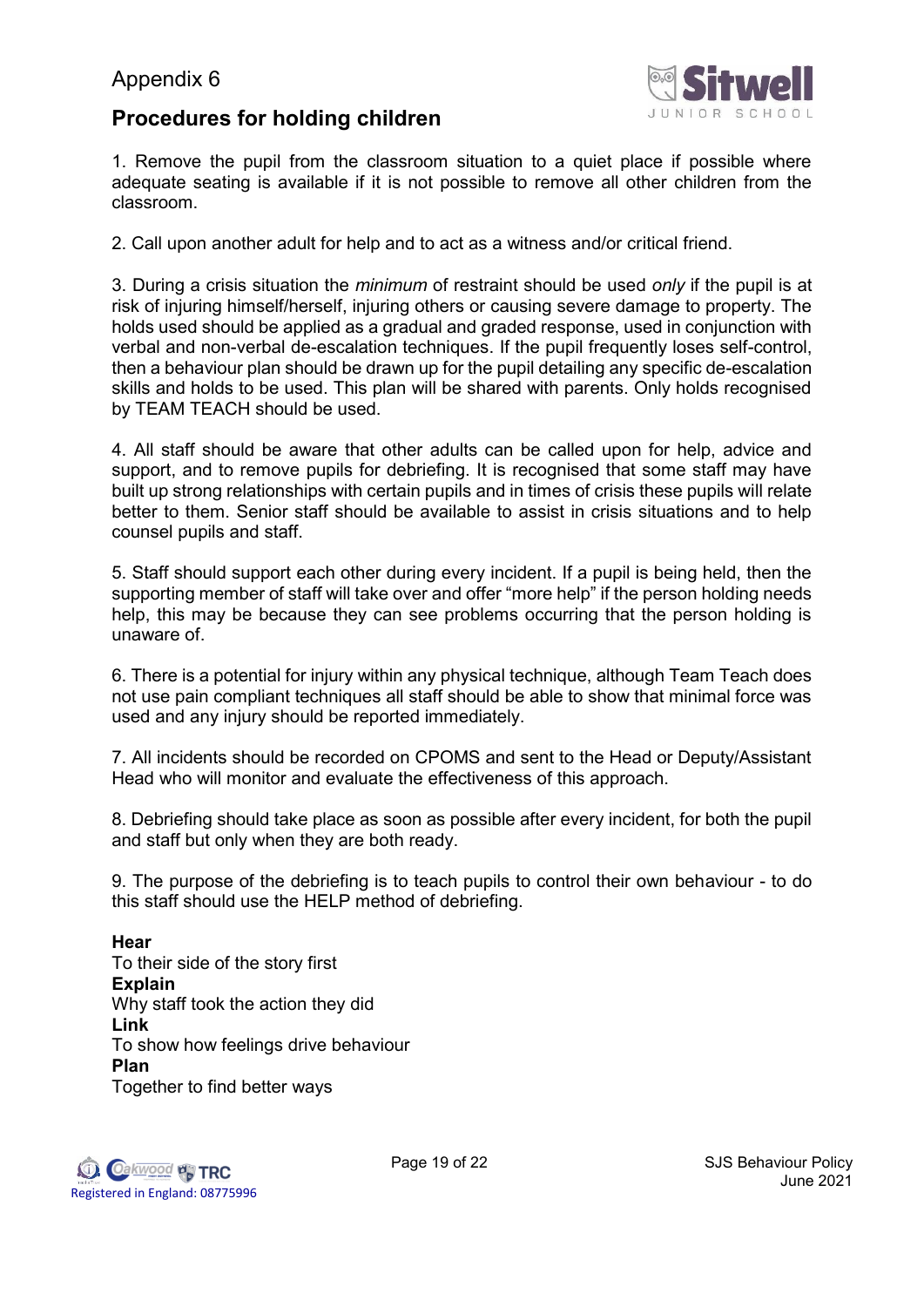## **Behaviour Policy: COVID-19 Addendum**

At Sitwell Junior School, we aim to maintain a secure, caring and stimulating environment in which children are encouraged to have respect for themselves and each other. All students should continue to adhere to the principles outlined in our Behaviour Policy. Whilst expectations in our Behaviour Policy remain pertinent, particularly our three rules of ready, respectful and safe, it is necessary, in light of the Covid-19 pandemic, to make some adjustments for the safety of all pupils and staff. It is to be used in conjunction with, and read alongside, the Behaviour Policy, Anti-Bullying Policy, E-Safety Policy and Peer-on-Peer Abuse Policy. These adjustments are set out below:

## **Arrivals, Departures and Moving Around the school**

Children will enter school through their designated entrance at the agreed time. Parents should drop their children off on the playground, where there will be members of school staff ready to greet them. The children are not permitted to stand with friends, or use the playground equipment during this time. Children should make their way to the locker area where they should store their coats and any other outdoor clothing and place their packed lunch boxes on the trolley provided.

At their designated home time, children will leave the building from their designated exit. The class teacher will bring the children onto the playground where they will be released to their parents once the class teacher has had sight of, and acknowledged, their parents. Any children that are not collected on time, will be taken back to the classroom with their class teacher.

If a parent needs to talk to a member of staff before or after school, they are encouraged to talk to a member of staff on duty on the playground. If they need to enter the building to talk to a member of the school office, the staff member on duty will accompany them into the building.

#### **Hand Washing and Hygiene**

Children will be expected to follow all hand washing and hygiene routines while in school. Where possible, children will wash hands/use antibacterial gel before entering school, after returning from outside, before and after eating and at regular intervals during the day. We ask children to follow the catch it, bin it, kill it, mantra when in school. If they need to cough or sneeze, they should use a tissue or crook of their arm. Children will be reminded not to touch their face, mouth, nose or eyes while at school. Posters will be displayed in all classrooms reminding children to wash their hands regularly and the correct procedure.

Classrooms will also be equipped with cleaning supplies to sanitise tables when necessary and tissues for children to use to 'catch it, bin it, kill it'.

#### **Break/Lunchtimes**

Upper school and lower school will have staggered break and lunchtimes and each year group will have a designated area of the playground to avoid unnecessary mixing between groups of children.

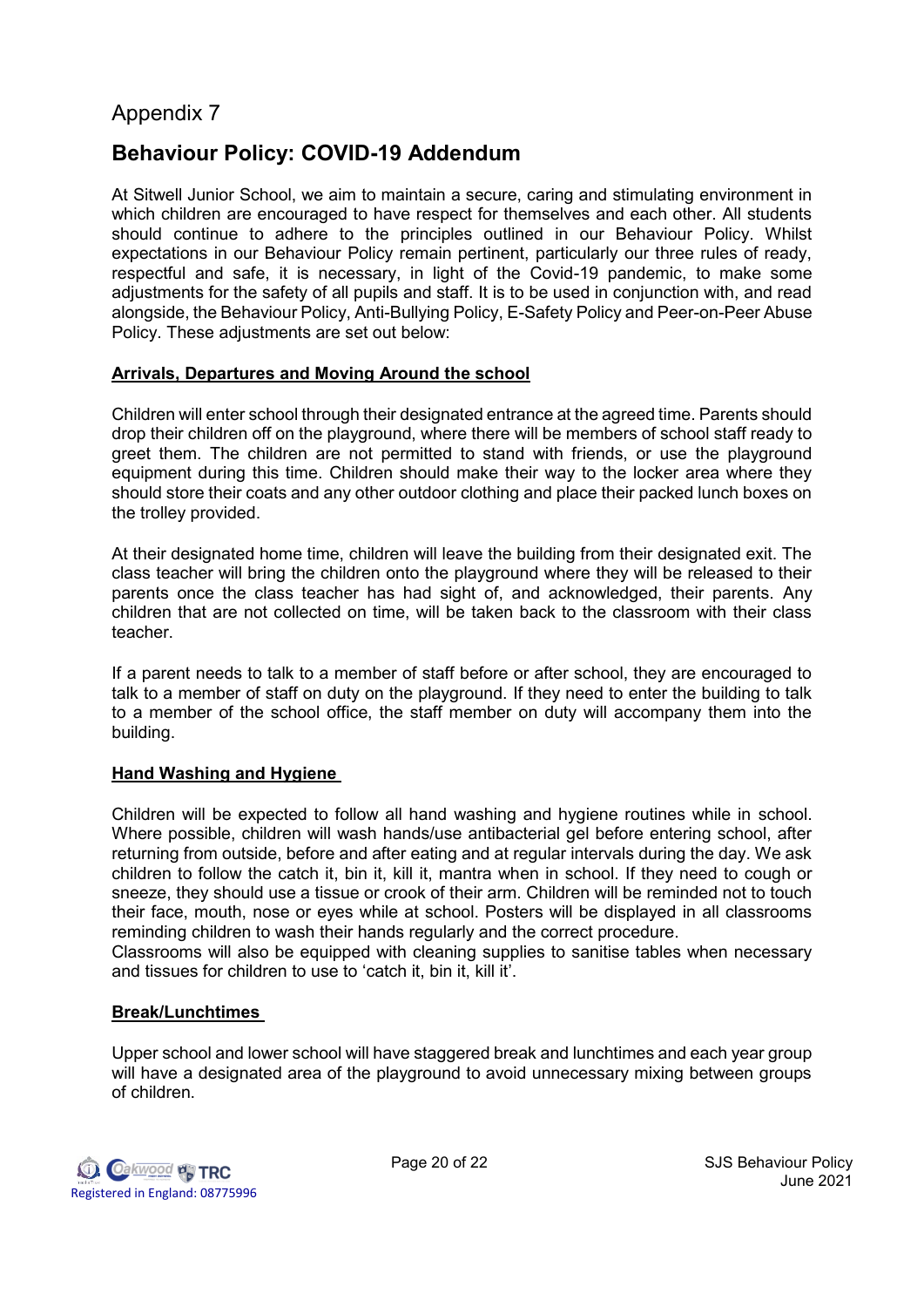### **Symptomatic Children**

If children start to feel unwell with symptoms of COVID-19 (cough, high temperature, loss of taste or smell), they must inform a member of staff immediately. The child will then be isolated and supervised by a member of staff whilst they wait for their parents to come and collect them. They must then follow testing and isolating guidelines.

#### **Attendance**

The latest government guidelines state that attendance will be mandatory from September, therefore we will be following our Attendance Policy from September 2020.

#### **Uniform**

All children will be expected to attend in their Sitwell Junior School uniform. To avoid the need for unnecessary bags, children will be able to attend school dressed in their PE kit on days which they have PE.

#### **Reading Books**

School issued reading books and reading diaries can be taken home; these will be changed once a week only, on a Friday, so that they can be quarantined over the weekend before being returned to the school library.

#### **Remote Home Learning**

If children are required to self-isolate, but are well and symptom-free, they will have access to work set on Google Classroom. This should be accessed in the same way it was during school closures. Children will be expected to complete the work by the deadline and request support from their class teacher, if they have any queries. They should continue to adhere to the Acceptable Use Agreement, which all children have had explained to them and have signed.

#### **Pupils with Special Educational Needs**

School acknowledges that children will have had a range of different experiences during the lockdown period, which may have an impact on their behaviour presentation upon return to school. Some may present with frustration as a result of being isolated from friends or having missed a significant event or experience; e.g. exams, school trip, etc. Others may have experienced bereavement or loss or another, real or perceived, traumatic episode. For many, the process of re-engagement with learning and the school community, under unusual circumstances, may require some additional input and encouragement.

As a result of these varied experiences children may present with behaviour that is not usual, this may include;

- ∙ Anxiety; lack of confidence
- ∙ Challenging behaviour; fight or flight response
- ∙ Anger; shouting, crying
- ∙ Hyperactivity and difficulties maintaining attention